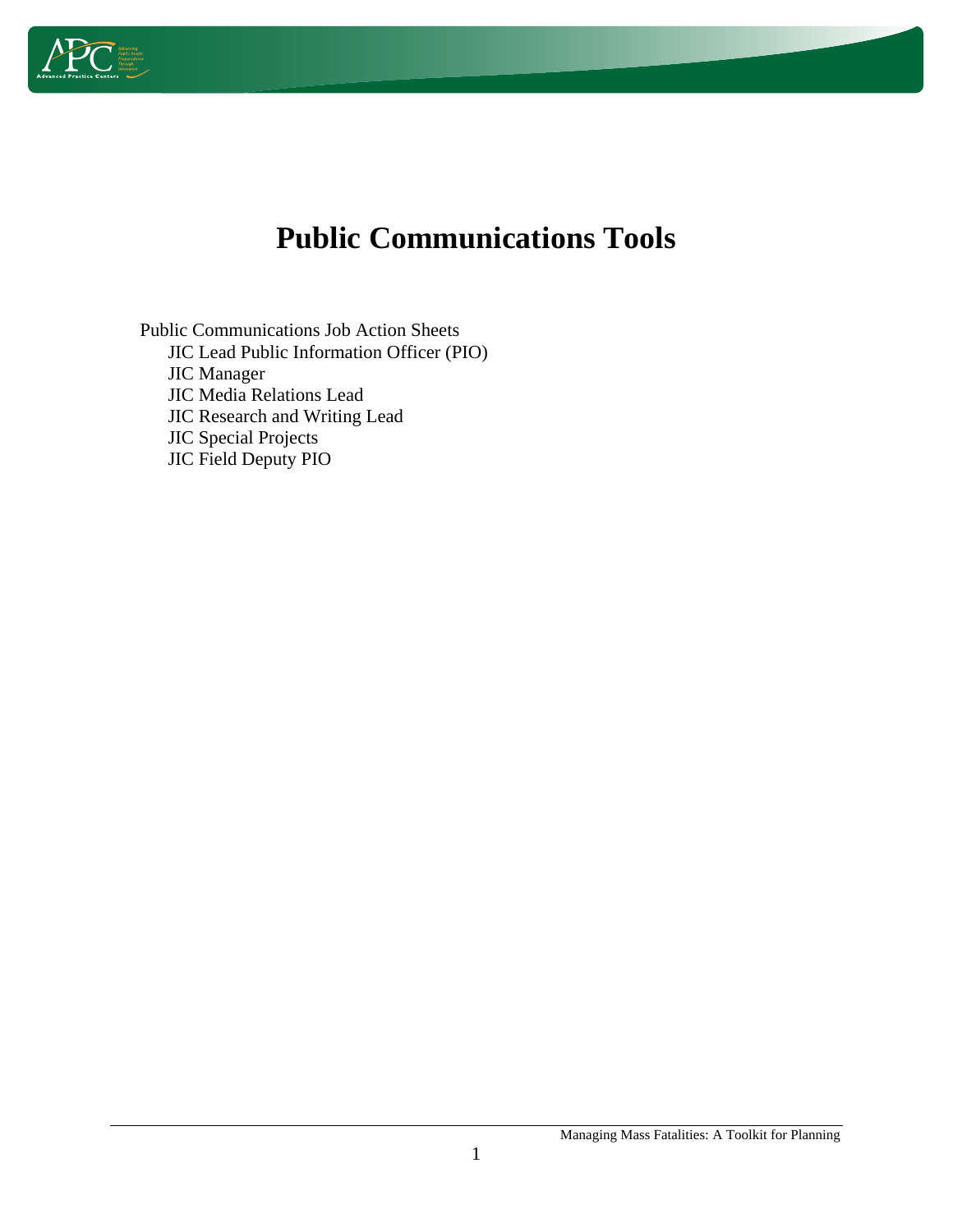

r

#### **JIC – Lead PIO**

**Mission:** The JIC Lead PIO Lead is responsible for directing overall JIC operations and providing prompt and organized responses to the news media as well as coordinating all public information efforts out of JIC.

|                                 | End: _________                 |                                     |                                   |
|---------------------------------|--------------------------------|-------------------------------------|-----------------------------------|
|                                 |                                |                                     | $Initial: ____________$           |
| <b>Command Center Location:</b> |                                | Radio Title: <u>_______________</u> | Fax:________________________      |
| Telephone: _______________      | _Cell/Pager: _________________ |                                     | Email: __________________________ |

| <b>Immediate (Operational Period 0-2 Hours)</b>                                                                                                                   | <b>Time</b> | <b>Initial</b> |
|-------------------------------------------------------------------------------------------------------------------------------------------------------------------|-------------|----------------|
| Report to the EOC and receive appointment from EOC Director/ Incident Commander.                                                                                  |             |                |
| Read this entire job action sheet, review EOC and JIC org charts and put on vest.                                                                                 |             |                |
| Obtain situational briefing from EOC Director/ Incident Commander.                                                                                                |             |                |
| Establish JIC location and contact agencies involved to send a representative to JIC.                                                                             |             |                |
| Review initial objectives with EOC Director/ Incident Commander, including deadlines.                                                                             |             |                |
| Develop message objectives and identify restrictions in content of news release and<br>public information from EOC Director/ Incident Commander.                  |             |                |
| Assign and Instruct JIC Manager to call down PIO staff, make assignments and<br>complete JIC staff org chart.                                                     |             |                |
|                                                                                                                                                                   |             |                |
| <b>Intermediate (Operational Period 2-12 Hours)</b>                                                                                                               | <b>Time</b> | <b>Initial</b> |
| Attend meetings with EOC command team and report information back to JIC. Instruct<br>JIC Manager to oversee/ manage JIC operations while in meetings/briefings.  |             |                |
| Ensure all information for release has been verified. Obtain approval from the EOC<br>Director/ Incident Commander.                                               |             |                |
| Review and approve all final media and public information developed by JIC Unit Leads<br>before public release/distribution.                                      |             |                |
| Obtain regular briefings and situational reports from JIC Manager and/or JIC Unit Leads<br>and identify solutions to key issues or challenges.                    |             |                |
| Establish frequency of the release of information and/or media briefing sessions.                                                                                 |             |                |
| Determine interval for next release of information to the media.                                                                                                  |             |                |
| Document all JIC activities and messages received, including other key information such<br>as media logs, special contacts, decisions made and actions taken etc. |             |                |
| Document and keep records of all of media advisories and media releases.                                                                                          |             |                |
|                                                                                                                                                                   |             |                |
| <b>Extended (Operational Period Beyond 12 Hours)</b>                                                                                                              | <b>Time</b> | <b>Initial</b> |
| Access media needs during a prolonged event.                                                                                                                      |             |                |
| Continue to receive regular briefings from JIC Manager and Unit Leads.                                                                                            |             |                |
| Continue to attend EOC command team meetings/ briefings as needed.                                                                                                |             |                |
| Continue to verify and approve all information for public release.                                                                                                |             |                |
| Ensure physical readiness through proper nutrition, water intake, rest, and stress<br>management techniques.                                                      |             |                |
| Observe all JIC PIO staffing for signs of stress or atypical behavior and make                                                                                    |             |                |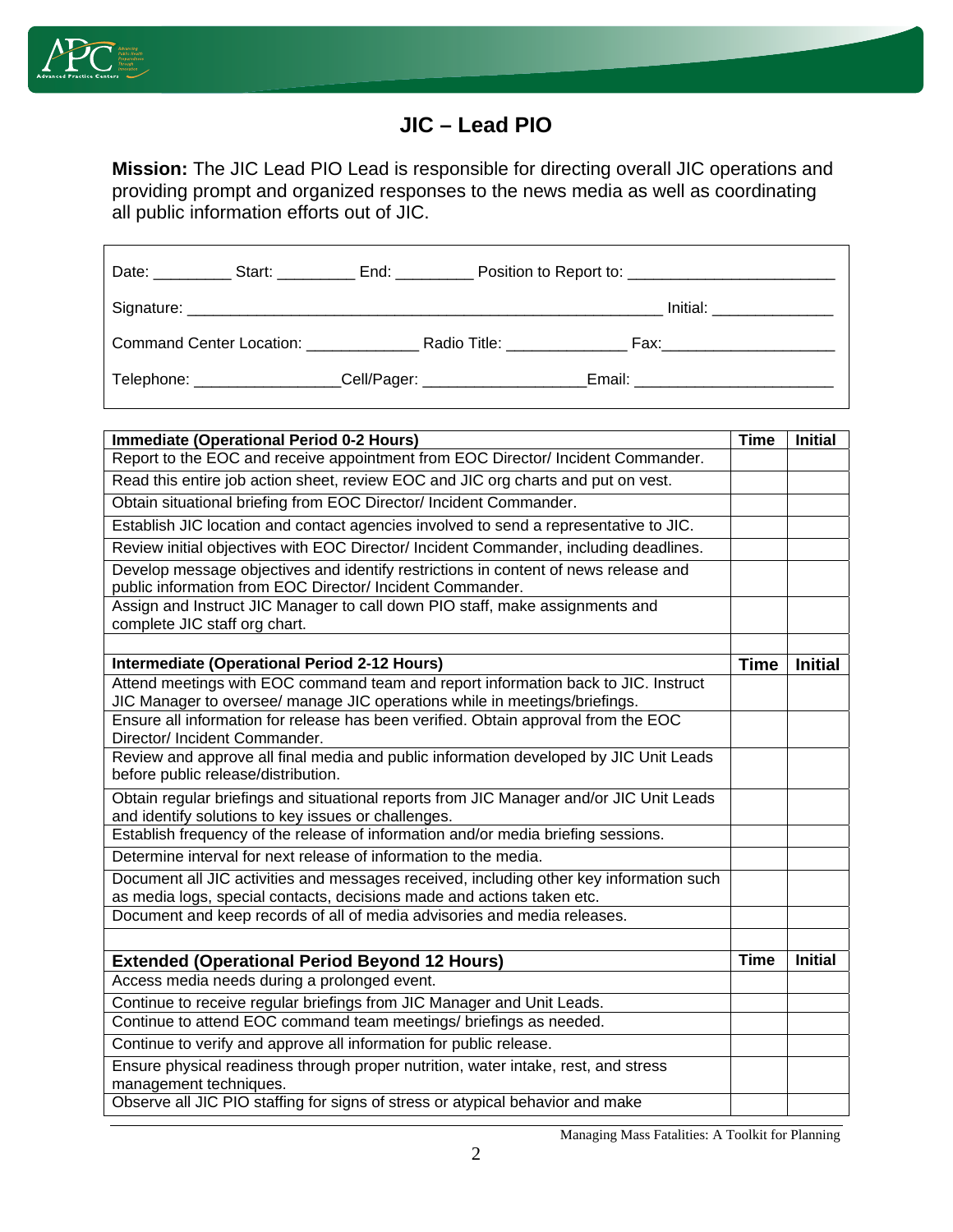

| reassignments as necessary.                                                                 |             |                |
|---------------------------------------------------------------------------------------------|-------------|----------------|
| At shift change, provide detailed status report and written materials to replacement staff. |             |                |
| Evaluate JIC operations with JIC Unit Leads and staff.                                      |             |                |
|                                                                                             |             |                |
| <b>Demobilization/System Recovery</b>                                                       | <b>Time</b> | <b>Initial</b> |
| As need for media response decreases, ensure that JIC PIO staff return to their normal      |             |                |
| jobs by combining or deactivating positions.                                                |             |                |
| Instruct JIC Manager to assist in deactivation procedures and ensure proper shut-off or     |             |                |
| return of all equipment and supplies, including all assigned incident command               |             |                |
| equipment.                                                                                  |             |                |
| Coordinate release of final media briefings and reports.                                    |             |                |
| Brief Incident Commander on current problems, outstanding issues, and follow-up             |             |                |
| requirements.                                                                               |             |                |
| Prepare final status reports upon deactivation of position.                                 |             |                |
| Collect and document observations, lessons learned and recommendations for                  |             |                |
| improvements for possible inclusion in the After Action Report.                             |             |                |
| Participate in after-action debriefings.                                                    |             |                |
| <b>Conduct Post-event Evaluation.</b>                                                       |             |                |
|                                                                                             |             |                |
|                                                                                             |             |                |
| Document/Tools                                                                              |             |                |
| <b>Crisis Emergency Risk Communications Operational Manual</b>                              |             |                |
| Supplemental background info/ materials.                                                    |             |                |
| Jump drives with JIC and Risk Communication Documents<br>٠                                  |             |                |
| JIC staff org chart, Job Action Sheets, & Roles/Responsibilities list<br>٠                  |             |                |
| PIO call-down lists<br>٠                                                                    |             |                |
| DEOC/EOC/ HICS communications directories<br>٠                                              |             |                |
| <b>EOC Org Charts</b>                                                                       |             |                |
| <b>Key Contact Lists</b>                                                                    |             |                |
| <b>Field Maps</b>                                                                           |             |                |

**Field Maps**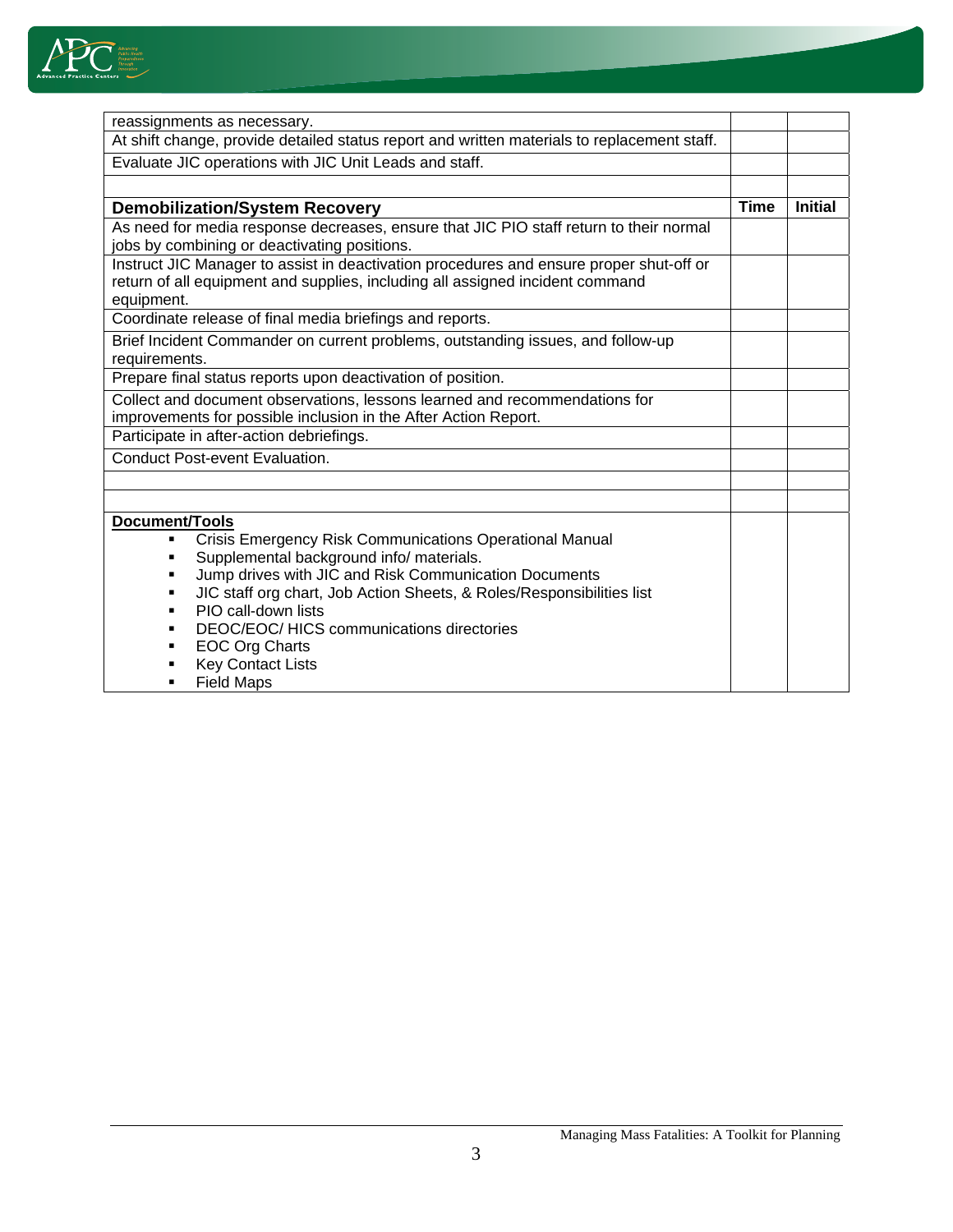

## **JIC – JIC Manager**

**Mission: The JIC Manager is responsible for overseeing the operations of the JIC, PIO functions and staff. This includes oversight of functional units and ensuring information is shared among units. The JIC manager is also charged with managing the JIC and acts as the JIC Lead PIO when the JIC Lead PIO attends EOC command briefings.**

| Date: Start: End:           |  |                                                    |  |                           |
|-----------------------------|--|----------------------------------------------------|--|---------------------------|
|                             |  |                                                    |  | Initial: ___________      |
|                             |  | Command Center Location: Radio Title: Radio Title: |  | Fax:_____________________ |
| Telephone: ________________ |  | _Cell/Pager: _________________                     |  |                           |

| <b>Immediate (Operational Period 0-2 Hours)</b>                                                                                   | <b>Time</b> | <b>Initial</b> |
|-----------------------------------------------------------------------------------------------------------------------------------|-------------|----------------|
| Receive appointment/instruction from the JIC Lead PIO.                                                                            |             |                |
| Obtain situational briefing from JIC Lead PIO.                                                                                    |             |                |
| Read this entire job action sheet, review JIC Org Chart and put on vest.                                                          |             |                |
| Review JIC operations objectives with JIC Lead PIO, including deadlines.                                                          |             |                |
| Assist JIC Lead PIO with staff call down list, making assignments and completing the                                              |             |                |
| JIC Org Chart.                                                                                                                    |             |                |
| Assign Admin Support staff to support JIC and assist with JIC set up and workstations.                                            |             |                |
| Instruct Admin support to hand out RC material packets, preloaded flash drives, etc.                                              |             |                |
| Post important key contact numbers and relevant operational information on white                                                  |             |                |
| boards.                                                                                                                           |             |                |
| Support JIC Lead PIO by maintaining managerial oversight of JIC Unit Leads and                                                    |             |                |
| operations.                                                                                                                       |             |                |
| Provide guidance and support to JIC Unit Leads on roles and responsibilities.                                                     |             |                |
| Obtain regular reports from each JIC Unit Lead to report back to JIC Lead PIO.                                                    |             |                |
| Report back any relevant information to JIC Unit Leads, every 20 minutes.                                                         |             |                |
| Ensure that Admin/ IT Support unit to captures all updated info on status boards                                                  |             |                |
| <b>Intermediate (Operational Period 2-12 Hours)</b>                                                                               | <b>Time</b> | <b>Initial</b> |
| Support JIC Lead PIO by maintaining managerial oversight of JIC Unit Leads and                                                    |             |                |
| operations.                                                                                                                       |             |                |
| Manage and oversee JIC while JIC Lead is in meetings/ briefings.                                                                  |             |                |
| Clarify issues with JIC Lead PIO and provide direction to staff as needed.                                                        |             |                |
|                                                                                                                                   |             |                |
|                                                                                                                                   |             |                |
| Assess flow of operations and determine if staff reassignments need to be made based<br>upon unit productivity and effectiveness. |             |                |
| Obtain regular reports from each JIC Unit Lead and provide all reports to JIC Lead PIO.                                           |             |                |
| Instruct EOC liaison to verify information and clarify issues as needed to report back.                                           |             |                |
| Provide situational briefing updates and other key information to all JIC staff.                                                  |             |                |
| Determine additional public informational needs based upon main JIC Unit Leads, rapid                                             |             |                |
| response unit, etc.                                                                                                               |             |                |
| If a virtual JIC is called, secure and set up necessary equipment and technology needed                                           |             |                |
|                                                                                                                                   |             |                |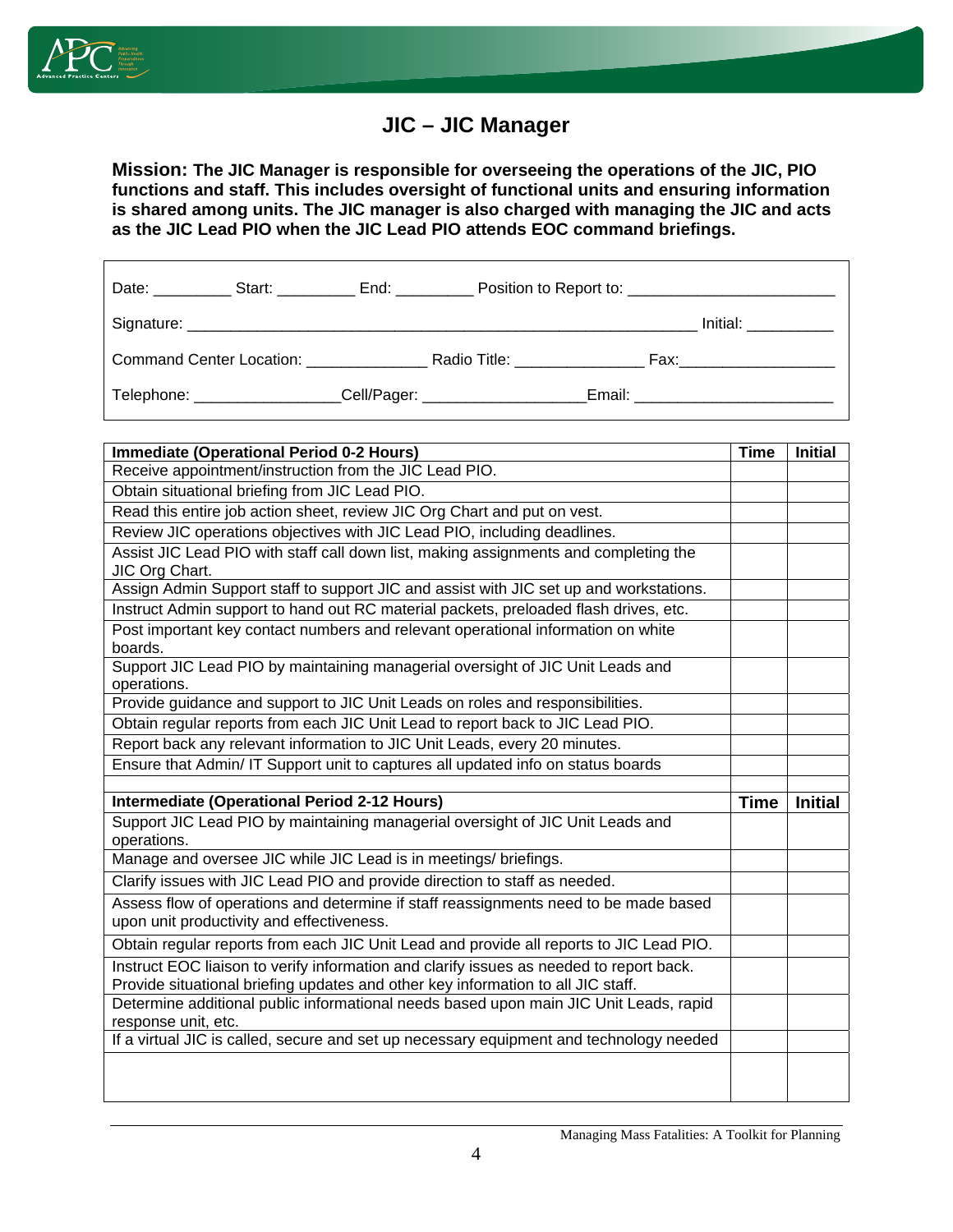

| <b>Extended (Operational Period Beyond 12 Hours)</b>                                                                                         | <b>Time</b> | <b>Initial</b> |
|----------------------------------------------------------------------------------------------------------------------------------------------|-------------|----------------|
| Assess JIC operational needs during a prolonged event.                                                                                       |             |                |
| Continue to obtain verified information and provide updated briefings to JIC Lead PIO<br>and Staff.                                          |             |                |
| Continue to receive briefings from JIC Unit Leads and report back to JIC Lead PIO.                                                           |             |                |
| Evaluate the effectiveness of information distribution and consider less traditional                                                         |             |                |
| methods if needed.                                                                                                                           |             |                |
| Continue to assess operations flow and determine if staff reassignments are necessary.                                                       |             |                |
| Ensure physical readiness through proper nutrition, water intake, rest, and stress<br>management techniques for all staff.                   |             |                |
| Observe JIC staff for signs of stress or atypical behavior. Make reassignments as                                                            |             |                |
| necessary and notify the JIC Lead PIO.                                                                                                       |             |                |
| Continue to review informational reports as needed.                                                                                          |             |                |
| Document activities and provide reports to JIC Lead PIO.                                                                                     |             |                |
| At shift change, provide detailed status report and written materials to replacement staff.<br>Evaluate JIC operations.                      |             |                |
|                                                                                                                                              |             |                |
| <b>Demobilization/System Recovery</b>                                                                                                        | <b>Time</b> | <b>Initial</b> |
| As need for media response decreases, ensure that JIC operations staff return to their<br>normal jobs by combining or deactivating positions |             |                |
| Instruct Admin Support to assist in deactivation procedures and ensure return of all                                                         |             |                |
| equipment and supplies, including all assigned incident command equipment.                                                                   |             |                |
| Coordinate release of final briefings and reports from each JIC unit.                                                                        |             |                |
| Brief JIC Lead PIO regarding any problems, outstanding issues, and follow-up<br>requirements                                                 |             |                |
| Assist JIC Lead PIO in preparing final status reports upon deactivation of position                                                          |             |                |
| Collect and document observations, lessons learned and recommendations for                                                                   |             |                |
| improvements for possible inclusion in the After Action Report.                                                                              |             |                |
| Participate in after-action debriefings with the JIC Lead PIO as needed.<br>Conduct post-event evaluation                                    |             |                |
|                                                                                                                                              |             |                |
|                                                                                                                                              |             |                |
| Document/Tools<br>Crisis Emergency Risk Communications Operational Manual                                                                    |             |                |
| Supplemental background info/materials.<br>п                                                                                                 |             |                |
| Jump drives with JIC and Risk Communication Documents                                                                                        |             |                |
| JIC staff org chart, Job Action Sheets, & Roles/Responsibilities list<br>٠                                                                   |             |                |
| PIO call-down lists<br>$\blacksquare$                                                                                                        |             |                |
| EOC/DEOC/HICS communications directories                                                                                                     |             |                |
| <b>EOC Org Charts</b><br>п                                                                                                                   |             |                |
| <b>Key Contact Lists</b><br>×,                                                                                                               |             |                |
| <b>Field Maps</b>                                                                                                                            |             |                |
| Equipment and supplies list                                                                                                                  |             |                |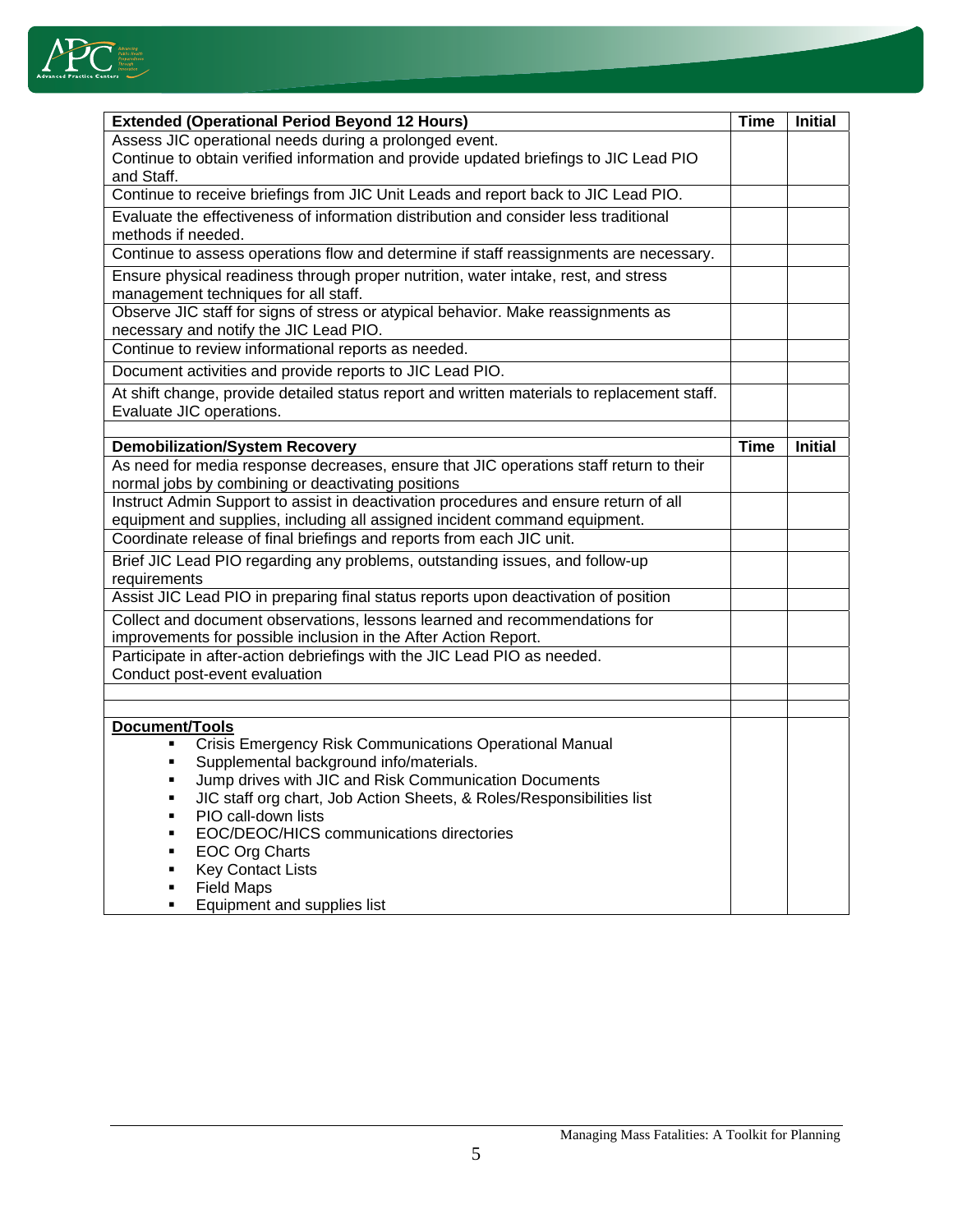

#### **JIC - Media Relations Lead**

**Mission:** The Media Relations Lead is responsible for assessing, monitoring and managing all media needs. The Media Relations Lead is also responsible for organizing and assigning staff to the following tasks: News Desk, Media logistics, Deputy/Field PIO and Media Monitoring.

|                                                    |  | Initial: ___________                   |
|----------------------------------------------------|--|----------------------------------------|
| Command Center Location: Radio Title: Radio Title: |  | Fax:_____________________              |
|                                                    |  | Email: _______________________________ |

| <b>Immediate (Operational Period 0-2 Hours)</b>                                                                                                                                                              | Time        | <b>Initial</b> |
|--------------------------------------------------------------------------------------------------------------------------------------------------------------------------------------------------------------|-------------|----------------|
| Receive appointment/ instruction from the JIC Lead PIO and/or JIC Manager,                                                                                                                                   |             |                |
| Obtain situational briefing from JIC Lead PIO and/or JIC Manager.                                                                                                                                            |             |                |
| Read this entire job action sheet, review JIC Org Chart and put on vest.                                                                                                                                     |             |                |
| Review media objectives with JIC Lead PIO and/or JIC Manager, including deadlines                                                                                                                            |             |                |
| Work with JIC Lead PIO to establish frequency of the release of information and/or<br>media briefing sessions.                                                                                               |             |                |
| Prioritize and assign tasks and activities to work team members for News Desk, Media<br>Liaison, Deputy/ Field PIO, and Media Logistics                                                                      |             |                |
| Oversee work team members to ensure that tasks are carried out and review work<br>progress                                                                                                                   |             |                |
| Instruct News Desk to establish a secured media phone and notify news media about<br>phone line for media only.                                                                                              |             |                |
| Ensure that News Desk promptly answers and returns all media calls and logs media<br>calls, inquires and requests on media log. News Desk should update and maintain<br>media contact numbers, if necessary. |             |                |
| Consult with Research/Writing Unit to develop media advisories, releases, talking points,<br>and press packet materials and obtain approvals from the JIC Lead PIO and/or JIC<br>Manager.                    |             |                |
| Review release of information to media with the JIC Lead PIO.                                                                                                                                                |             |                |
| Assign and deploy Deputy/Field PIOs to handle on-site media in the field, if necessary.                                                                                                                      |             |                |
| Prepare and provide status reports on media activities, including JIC and field operations<br>as needed to JIC Manager and staff.                                                                            |             |                |
|                                                                                                                                                                                                              |             |                |
| <b>Intermediate (Operational Period 2-12 Hours)</b>                                                                                                                                                          | <b>Time</b> | <b>Initial</b> |
| Work with JIC Lead PIO and/or JIC Manager to assess media needs and organize<br>resources to fulfill those needs.                                                                                            |             |                |
| Assign news desk to prioritize and respond to media calls, requests and inquiries and<br>maintain media log.                                                                                                 |             |                |
| Ensure that the Deputy/Field PIO receives copies of all current and updated media<br>advisories, releases, talking points, and all other public information materials that are<br>being distributed.         |             |                |
| Instruct Media Logistics to set up briefing area for news conferences under the direction<br>of the JIC Lead PIO and/or JIC Manager.                                                                         |             |                |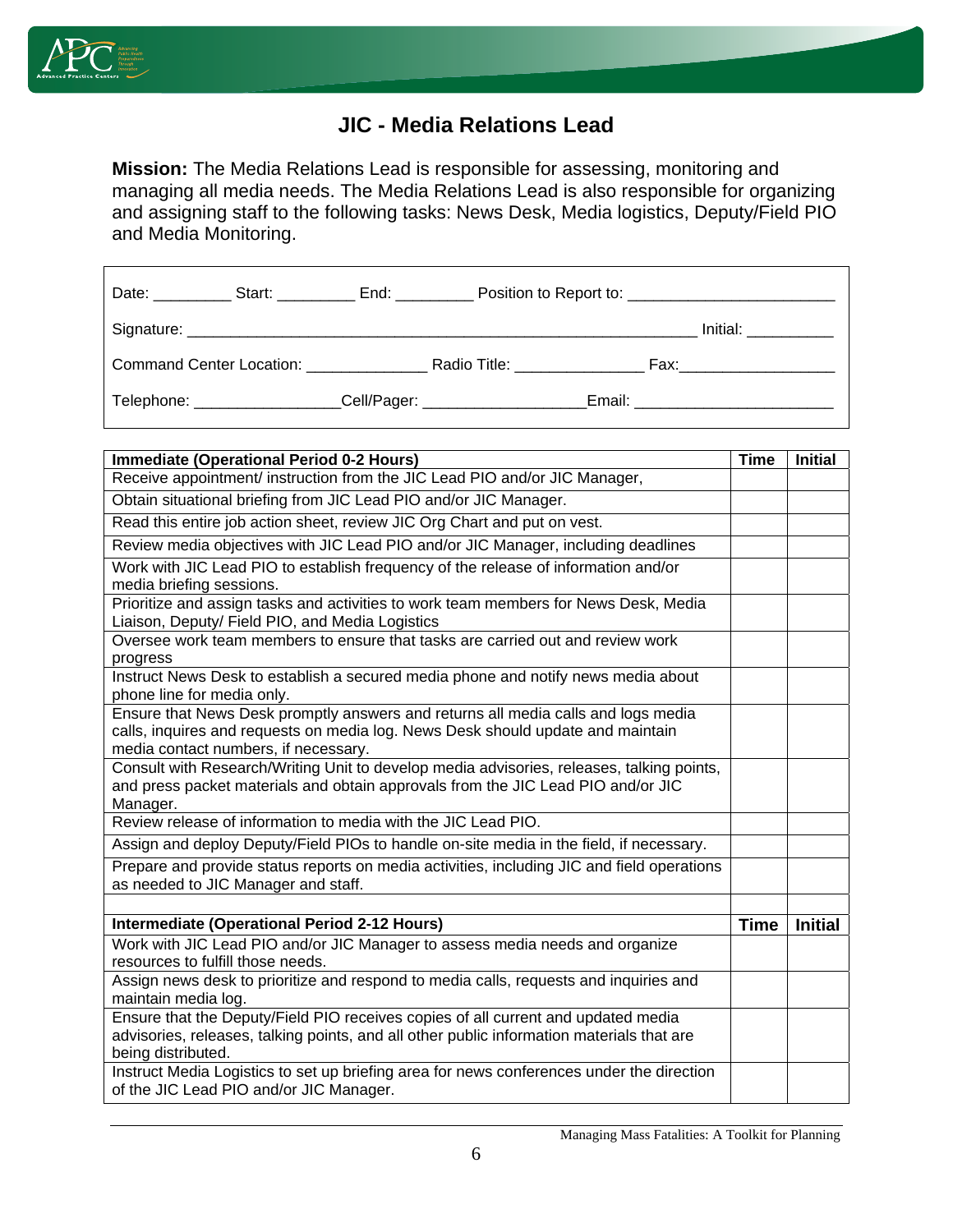

| Obtain approval from the JIC Lead PIO and/or JIC Manager to release of information to                                                                               |             |                |
|---------------------------------------------------------------------------------------------------------------------------------------------------------------------|-------------|----------------|
| media as needed.                                                                                                                                                    |             |                |
| Instruct Media Liaison to distribute approved information to the news media, JIC unit<br>staff, and deputy/field PIOs via fax, email, hardcopy, press packets, etc. |             |                |
| Work closely with the Deputy/ Field PIOs to obtain and provide situational reports from<br>the field.                                                               |             |                |
| Provide direction and guidance to Deputy/ Field PIO on handling on-site media at field                                                                              |             |                |
| locations, including approving release of information as appropriate.                                                                                               |             |                |
|                                                                                                                                                                     |             |                |
| <b>Extended (Operational Period Beyond 12 Hours)</b>                                                                                                                | <b>Time</b> | <b>Initial</b> |
| Work with JIC Lead PIO and/or JIC Manager to assess media needs during a prolonged<br>event and organize resources to fulfill those needs.                          |             |                |
| Ensure physical readiness through proper nutrition, water intake, rest, and stress                                                                                  |             |                |
| management techniques                                                                                                                                               |             |                |
| Observe work team members for signs of stress or atypical behavior. Document and<br>report concerns to PIO.                                                         |             |                |
| Instruct team members to continue to carry out tasks for News Desk, Media Liaison,<br>Deputy/Field PIO, and Media Logistics as needed.                              |             |                |
| Continue to provide status reports to JIC Lead PIO and/or JIC Manager.                                                                                              |             |                |
| Continue to provide informational updates to news media as needed.                                                                                                  |             |                |
| Document media activities and media requests on log form.                                                                                                           |             |                |
| At shift change, provide detailed status report and all written materials to replacement                                                                            |             |                |
| staff.                                                                                                                                                              |             |                |
| Evaluate Media Relations Unit operations.                                                                                                                           |             |                |
|                                                                                                                                                                     |             |                |
|                                                                                                                                                                     |             |                |
| <b>Demobilization/System Recovery</b>                                                                                                                               | <b>Time</b> | <b>Initial</b> |
| Obtain final reports and documentation from work team members to prepare final                                                                                      |             |                |
| briefings.                                                                                                                                                          |             |                |
| Assist in deactivation procedures as needed.                                                                                                                        |             |                |
| Ensure return of all equipment and supplies, including all assigned incident command<br>equipment.                                                                  |             |                |
| Document observations, lessons learned and recommendations for improvements for                                                                                     |             |                |
| possible inclusion in the After Action Report.<br>Brief JIC Lead PIO and/or JIC Manager with the final status reports upon deactivation of                          |             |                |
| position.                                                                                                                                                           |             |                |
| Submit media logs, contact lists, and any other status documentation to PIO.                                                                                        |             |                |
| Participate in or provide information for after-action debriefings.                                                                                                 |             |                |
| Conduct post-event evaluation.                                                                                                                                      |             |                |
|                                                                                                                                                                     |             |                |
|                                                                                                                                                                     |             |                |
| Document/Tools<br>Crisis Emergency Risk Communications Operational Manual<br>٠                                                                                      |             |                |
| Supplemental background info/ materials.<br>п                                                                                                                       |             |                |
| Jump drives with JIC and Risk Communication Documents<br>п                                                                                                          |             |                |
| JIC staff org chart, Job Action Sheets, & Roles/Responsibilities list<br>٠<br>EOC communications directories<br>٠                                                   |             |                |
| <b>Field Maps</b><br>п                                                                                                                                              |             |                |
| <b>Media Contact Lists</b><br>٠<br>Press conference equipment and supplies<br>٠                                                                                     |             |                |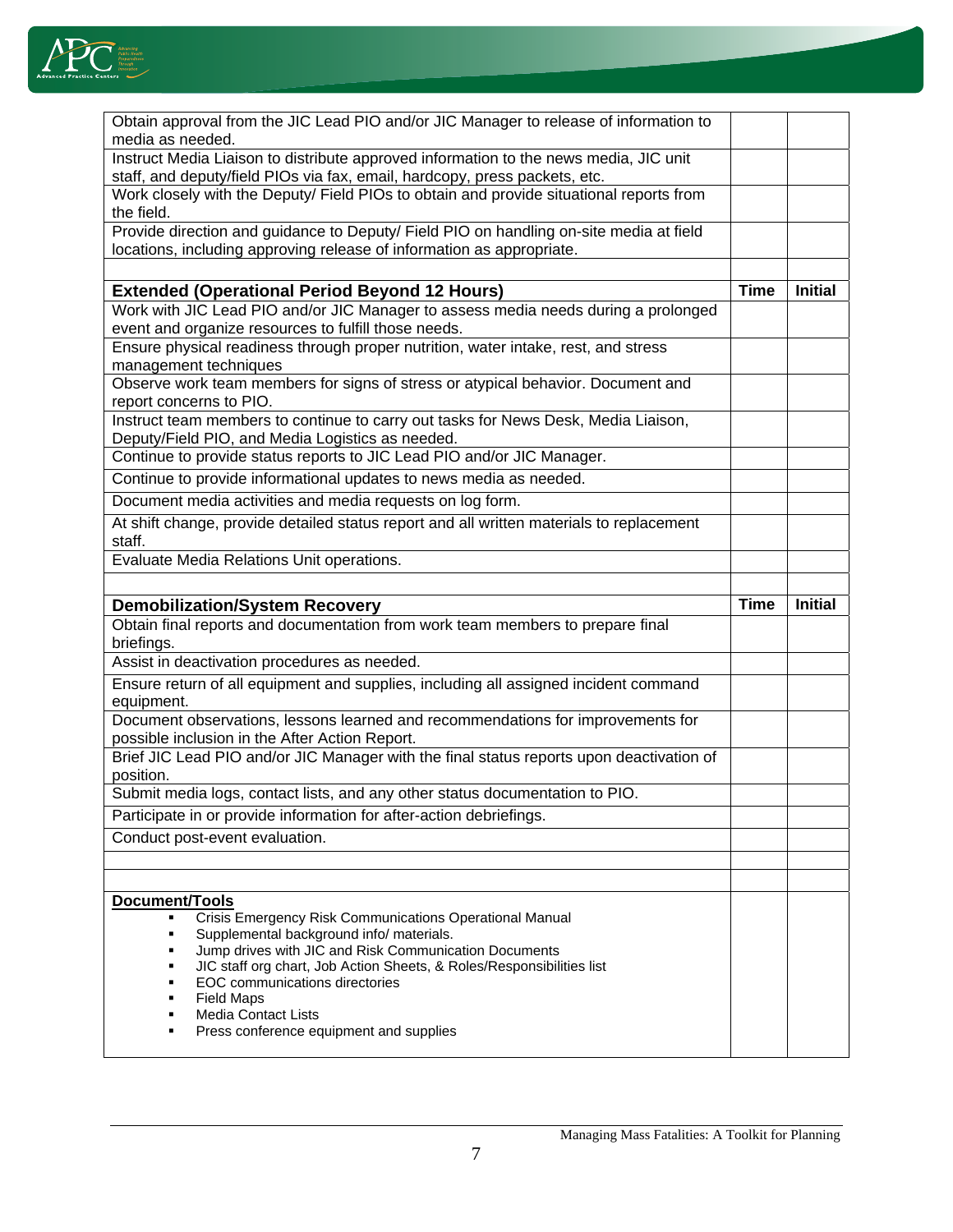

## **JIC - Research and Writing Lead**

**Mission:** The Research and Writing Lead is responsible for overseeing the gathering of information, the verifying and updating of information, and the final content development of materials. Content development includes materials for the media, general public and other communication vehicles such as Web, call center scripts, and other non-traditional communications.

|  |                                                                                                      | Date: Start: Start: End: Position to Report to: Charles Connection Connection Connection Connection Connection |
|--|------------------------------------------------------------------------------------------------------|----------------------------------------------------------------------------------------------------------------|
|  |                                                                                                      |                                                                                                                |
|  |                                                                                                      |                                                                                                                |
|  | Telephone: Cell/Pager: Cell - Contract - Cell - Contract - Cell - Contract - Contract - Contract - C | Email: _______________________________                                                                         |

| <b>Immediate (Operational Period 0-2 Hours)</b>                                                                                                                                       | <b>Time</b> | <b>Initial</b> |
|---------------------------------------------------------------------------------------------------------------------------------------------------------------------------------------|-------------|----------------|
| Receive appointment/instruction from the JIC Lead PIO and/or the JIC Manager.                                                                                                         |             |                |
| Read this entire job action sheet, review JIC Org Chart and put on vest.                                                                                                              |             |                |
| Obtain situational briefing from the JIC Lead PIO and/or the JIC Manager.                                                                                                             |             |                |
| Review initial message/content objectives with the JIC Lead PIO and/or JIC Manager,<br>including deadlines.                                                                           |             |                |
| Prioritize and assign content/message tasks and activities to work team members:                                                                                                      |             |                |
| Research/ Writing, Media Monitoring, EOC Liaison and Rapid Response                                                                                                                   |             |                |
| Oversee work team members to ensure tasks are carried out for each area.                                                                                                              |             |                |
| Research and review pre-developed event-specific materials already in existence,<br>including CERC Operational Manual.                                                                |             |                |
| Research and obtain verified information needed through EOC liaison, Rapid Response<br>and subject experts.                                                                           |             |                |
| Consult with Media Relations Unit and JIC Manger to draft media releases, advisories,<br>key messages, talking points and other news media materials.                                 |             |                |
| Consult with Special Project Units and JIC Manager to draft and/or revise event-specific<br>materials such as Fact Sheets, Phone, Scripts, FAQs, Web content, Key Partner<br>messages |             |                |
| Obtain final approvals and sign off from the JIC Lead PIO on all media and public<br>materials before distribution begins.                                                            |             |                |
| Ensure that all final approved materials are sent to Special Projects unit for translations.                                                                                          |             |                |
|                                                                                                                                                                                       |             |                |
| Intermediate (Operational Period 2-12 Hours)                                                                                                                                          | <b>Time</b> | <b>Initial</b> |
| Continue to check-in with the JIC unit leads for material needs and/or necessary<br>revisions/ changes based on reports and needs.                                                    |             |                |
| Revise and/or create additional materials for media and public information, including key<br>messages, talking points, Web content and Call Center scripts.                           |             |                |
| Continue to get final approvals and sign off from the JIC Lead PIO on all new and<br>revised media and public materials before distribution begins.                                   |             |                |
| Provide updated materials and information to other key JIC Units as necessary.                                                                                                        |             |                |
| Provide status updates to JIC Lead PIO and/or the JIC Manager.                                                                                                                        |             |                |
| Work with Special Units to ensure all public information materials are translated.                                                                                                    |             |                |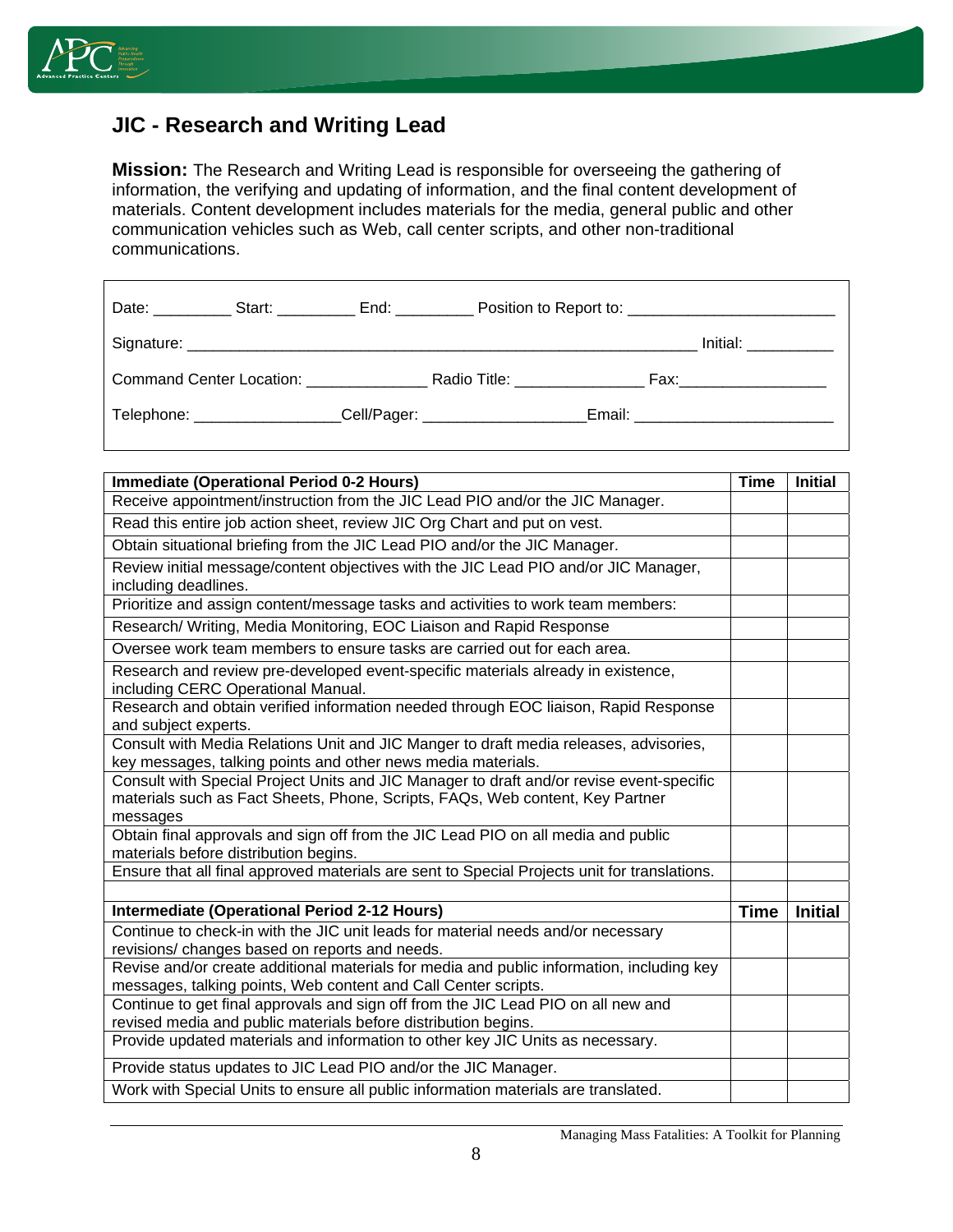

| Coordinate with County Printing Services to get materials printed, if necessary.                                                                                                                                                                                                                                                                                                                                                                                                                                        |             |                |
|-------------------------------------------------------------------------------------------------------------------------------------------------------------------------------------------------------------------------------------------------------------------------------------------------------------------------------------------------------------------------------------------------------------------------------------------------------------------------------------------------------------------------|-------------|----------------|
| Keep a file of all final approved written materials, including all pervious versions.                                                                                                                                                                                                                                                                                                                                                                                                                                   |             |                |
| Evaluate the effectiveness of unit operations and make necessary adjustments.                                                                                                                                                                                                                                                                                                                                                                                                                                           |             |                |
|                                                                                                                                                                                                                                                                                                                                                                                                                                                                                                                         |             |                |
| <b>Extended (Operational Period Beyond 12 Hours)</b>                                                                                                                                                                                                                                                                                                                                                                                                                                                                    | Time        | <b>Initial</b> |
| Assess Research and Writing needs during a prolonged event.                                                                                                                                                                                                                                                                                                                                                                                                                                                             |             |                |
| Continue to provide updated materials and information as necessary.                                                                                                                                                                                                                                                                                                                                                                                                                                                     |             |                |
| Continue to provide regular status updates to JIC Lead PIO and/or JIC Manager.                                                                                                                                                                                                                                                                                                                                                                                                                                          |             |                |
| Observe work team members for signs of stress or atypical behavior. Document and<br>report concerns to JIC Lead PIO.                                                                                                                                                                                                                                                                                                                                                                                                    |             |                |
| Ensure physical readiness through proper nutrition, water intake, rest, and stress<br>management techniques.                                                                                                                                                                                                                                                                                                                                                                                                            |             |                |
| At shift change, provide detailed status report and all written materials to replacement<br>staff.                                                                                                                                                                                                                                                                                                                                                                                                                      |             |                |
| Evaluate Research and Writing unit operations.                                                                                                                                                                                                                                                                                                                                                                                                                                                                          |             |                |
|                                                                                                                                                                                                                                                                                                                                                                                                                                                                                                                         |             |                |
| <b>Demobilization/System Recovery</b>                                                                                                                                                                                                                                                                                                                                                                                                                                                                                   | <b>Time</b> | <b>Initial</b> |
| As need for research/ writing decreases, combine or deactivate positions as necessary.                                                                                                                                                                                                                                                                                                                                                                                                                                  |             |                |
| Obtain final reports and documentation from work team members to prepare final                                                                                                                                                                                                                                                                                                                                                                                                                                          |             |                |
| briefings.                                                                                                                                                                                                                                                                                                                                                                                                                                                                                                              |             |                |
| Document observations, lessons learned and recommendations for improvements for<br>possible inclusion in the After Action Report.                                                                                                                                                                                                                                                                                                                                                                                       |             |                |
| Brief JIC Lead PIO and/or JIC Manager with the final status reports upon deactivation of                                                                                                                                                                                                                                                                                                                                                                                                                                |             |                |
| positions.                                                                                                                                                                                                                                                                                                                                                                                                                                                                                                              |             |                |
| Submit all final materials and any other status documentation to JIC Lead PIO and/or<br>JIC Manager.                                                                                                                                                                                                                                                                                                                                                                                                                    |             |                |
| Participate in or provide information for after-action debriefings as requested.                                                                                                                                                                                                                                                                                                                                                                                                                                        |             |                |
| Conduct post-event evaluation.                                                                                                                                                                                                                                                                                                                                                                                                                                                                                          |             |                |
|                                                                                                                                                                                                                                                                                                                                                                                                                                                                                                                         |             |                |
| Document/Tools<br>Crisis Emergency Risk Communications Operational Manual<br>Supplemental background info/ materials.<br>٠<br>Jump drives with JIC and Risk Communication Documents<br>٠<br>JIC staff org chart, Job Action Sheets, & Roles/Responsibilities list<br>٠<br>PIO call-down lists<br>$\blacksquare$<br><b>EOC</b> communications directories<br>٠<br>EOC Org Charts<br>٠<br><b>Key Contact Lists</b><br>٠<br><b>Field Maps</b><br>$\blacksquare$<br>Message Map Templates and Fact Sheets<br>$\blacksquare$ |             |                |
|                                                                                                                                                                                                                                                                                                                                                                                                                                                                                                                         |             |                |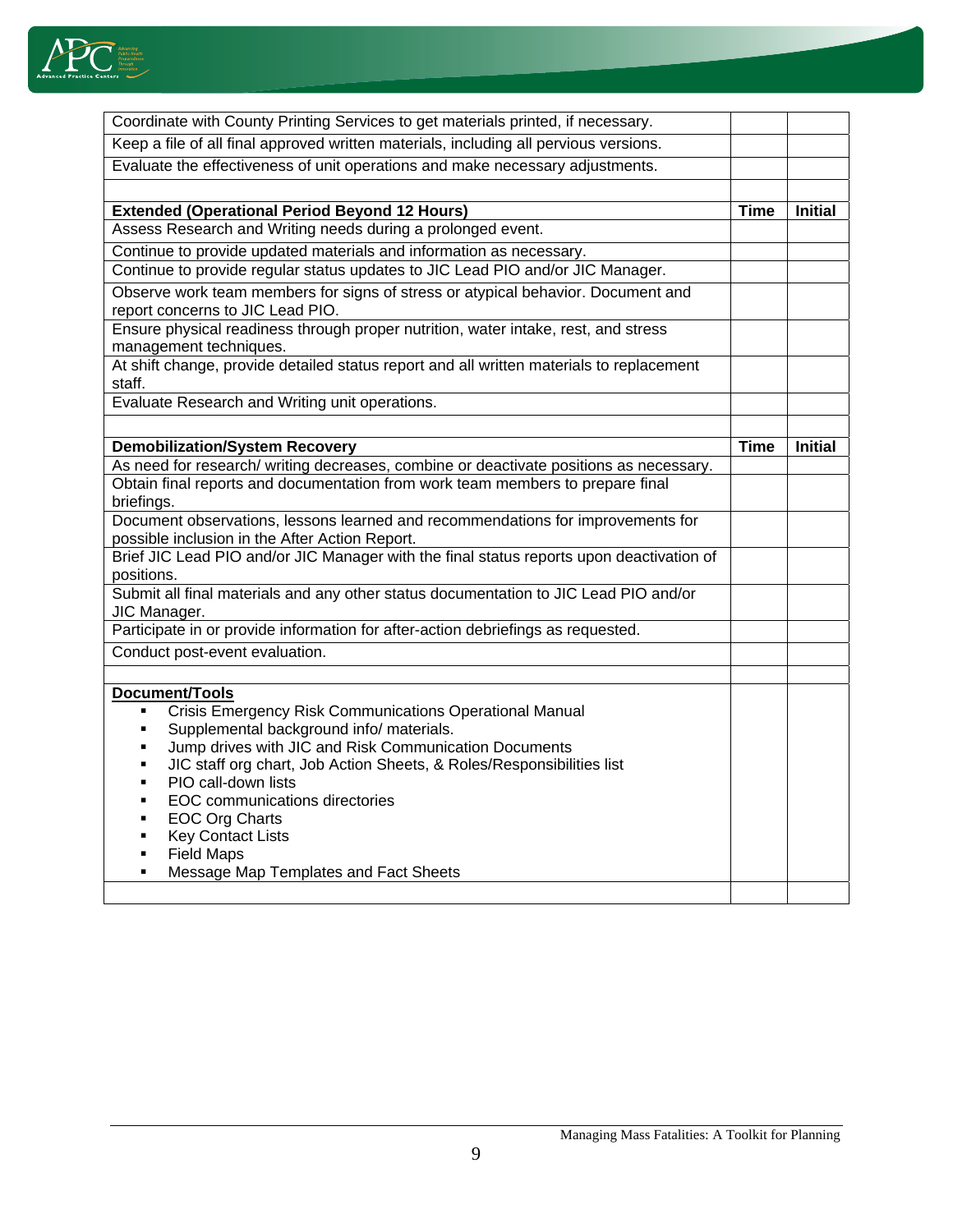

# **JIC – Special Projects**

**Mission: The Special Projects unit is responsible for handling and distribution information to non-media partners. The Special Projects lead is responsible for managing key partner information, rumor control, ensuring that accurate information is posted on all Web pages and call centers.**

|  | Command Center Location: Radio Title:                                                                         |  | Fax:____________________              |
|--|---------------------------------------------------------------------------------------------------------------|--|---------------------------------------|
|  | Telephone: Cell/Pager: Cell - Cell - Cell - Cell - Cell - Cell - Cell - Cell - Cell - Cell - Cell - Cell - Ce |  | Email: ______________________________ |

| <b>Immediate (Operational Period 0-2 Hours)</b>                                                                                                            | <b>Time</b> | <b>Initial</b> |
|------------------------------------------------------------------------------------------------------------------------------------------------------------|-------------|----------------|
| Receive appointment/instruction from the JIC Lead PIO and/or the JIC Manager.                                                                              |             |                |
| Read this entire Job Action Sheet, review JIC Org Chart and put on vest                                                                                    |             |                |
| Obtain situational briefing from the JIC Lead PIO and/or the JIC Manager                                                                                   |             |                |
| Review initial Special Projects objectives with the JIC Lead PIO and/or the JIC Manager,                                                                   |             |                |
| including deadlines.                                                                                                                                       |             |                |
| Prioritize and assign tasks and activities to work team members for Key Partners,<br>Web/IT, Call Center/Hotlines and Translations.                        |             |                |
| Oversee work team members to ensure tasks are carried out.                                                                                                 |             |                |
| Ensure that the appropriate technical protocols and procedures are followed for areas<br>such as Web/IT and Call Center/ Hotlines.                         |             |                |
| Instruct Key Partners to obtain contact list for Key Partners, PIO lists and other<br>necessary contacts.                                                  |             |                |
| Consult with Research/ Writing Lead and JIC Manager to draft necessary materials for<br>Special Project unit.                                              |             |                |
| Obtain from the Research/Writing Lead all key messages/facts sheets/ FAQs/ Phone.                                                                          |             |                |
| Scripts/ Physician Alerts/ Web materials, etc. from to distribute appropriately.                                                                           |             |                |
| Provide status reports to JIC Manager and provide regular updates to staff.                                                                                |             |                |
| Review release of information for all Key Partners, Web and Call Center materials with<br>the JIC Lead PIO for approval.                                   |             |                |
|                                                                                                                                                            |             |                |
| <b>Intermediate (Operational Period 2-12 Hours)</b>                                                                                                        | <b>Time</b> | <b>Initial</b> |
| Work with Research and Writing Lead to obtain updated materials for Special Project<br>unit.                                                               |             |                |
| Distribute new/ revised materials to Key Partners, Web and Call Centers with approval                                                                      |             |                |
| of the JIC Lead PIO and/or JIC manager. Provide updates to staff as necessary.                                                                             |             |                |
| Respond to Key Partner requests and inquiries in a timely manner.                                                                                          |             |                |
| Assess any special population needs and ensure mechanisms are in place to address                                                                          |             |                |
| needs.                                                                                                                                                     |             |                |
| Ensure that the Web/IT area monitors and maintains regular communication with other                                                                        |             |                |
| emergency response websites and provide Web content as necessary.<br>Distribute and make accessible all public information materials to various audiences. |             |                |
|                                                                                                                                                            |             |                |
| Ensure translations of all public information materials such as fact sheets, FAQs, Web<br>Content, Phone Scripts, and other materials as necessary.        |             |                |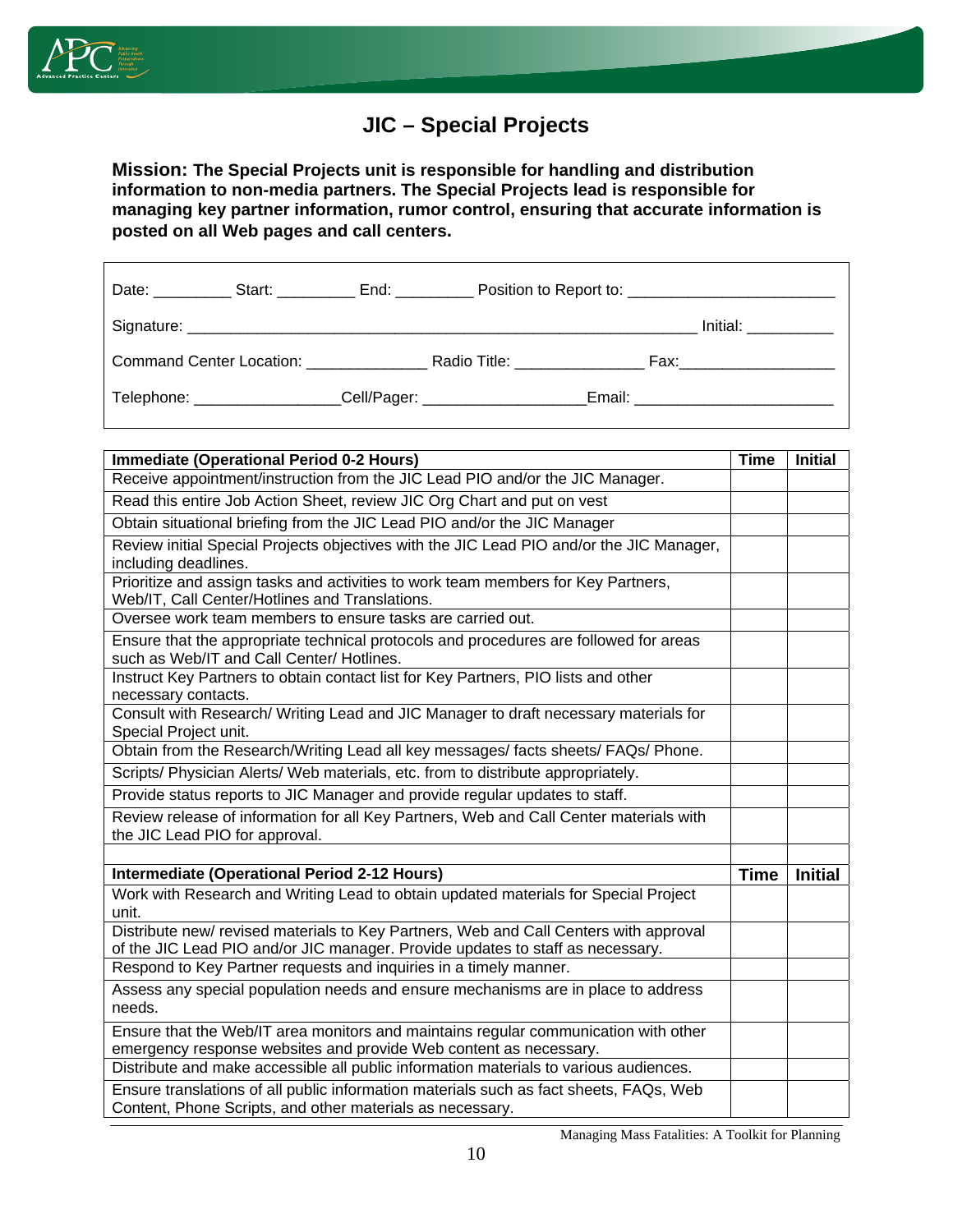

| Identify bi-lingual spokespeople who would be available for ethnic media requests to                                                                                           |      |         |
|--------------------------------------------------------------------------------------------------------------------------------------------------------------------------------|------|---------|
| endure prompt media response.                                                                                                                                                  |      |         |
| Coordinate with agency Call Centers/ hotlines to provide phone scripts for recording,<br>including translated scripts. Request reports of misinformation and call volumes from |      |         |
| Call Centers.                                                                                                                                                                  |      |         |
| Coordinate with Web/ IT to post all public information materials on main Web sites and<br>provide information to other emergency Web sites as needed.                          |      |         |
| Monitor employee communications for misinformation, rumors, etc. and report any                                                                                                |      |         |
| findings back to Rapid Response and JIC units.                                                                                                                                 |      |         |
| Provide information to Rapid Response to correct any inaccurate or misinformation                                                                                              |      |         |
| Work with Rapid Response and team members to distribute corrected information                                                                                                  |      |         |
|                                                                                                                                                                                |      |         |
| <b>Extended (Operational Period Beyond 12 Hours)</b>                                                                                                                           |      |         |
| Work with JIC Lead PIO to assess Special Project needs during a prolonged event.                                                                                               |      |         |
| Ensure physical readiness through proper nutrition, water intake, rest, and stress                                                                                             |      |         |
| management techniques.                                                                                                                                                         |      |         |
| Observe work team members for signs of stress or atypical behavior. Document and<br>report concerns to lead PIO.                                                               |      |         |
| Continue to obtain revised and updated event-specific materials, key messages, and                                                                                             |      |         |
| news media materials as needed.                                                                                                                                                |      |         |
| Continue to obtain and provide updated reports to Special Projects unit as necessary.                                                                                          |      |         |
| Continue to provide regular status updates to JIC Lead PIO and/or JIC Manager.                                                                                                 |      |         |
| Document all activities and keep file of all distributed materials.                                                                                                            |      |         |
| At shift change, provide detailed status report and all written materials to replacement                                                                                       |      |         |
| staff.                                                                                                                                                                         |      |         |
| Evaluate Special Projects Unit operations.                                                                                                                                     |      |         |
|                                                                                                                                                                                |      |         |
|                                                                                                                                                                                |      |         |
| <b>Demobilization/System Recovery</b>                                                                                                                                          | Time | Initial |
| Assist in deactivation procedures as needed. Ensure all equipment is returned and shut<br>off.                                                                                 |      |         |
| Obtain final reports and documentation from work team members to prepare final                                                                                                 |      |         |
| briefings.<br>Document observations, lessons learned and recommendations for improvements for                                                                                  |      |         |
| possible inclusion in the After Action Report.                                                                                                                                 |      |         |
| Brief JIC Lead PIO with the final status reports upon deactivation of position.                                                                                                |      |         |
| Submit all final materials and any other documentation to JIC Lead PIO.                                                                                                        |      |         |
| Participate in or provide information for after-action debriefings as requested.                                                                                               |      |         |
| Conduct post-event evaluation.                                                                                                                                                 |      |         |
|                                                                                                                                                                                |      |         |
| <b>Document/Tools</b><br>٠                                                                                                                                                     |      |         |
| Crisis Emergency Risk Communications Operational Manual<br>٠                                                                                                                   |      |         |
| Supplemental background info/ materials.<br>Jump drives with JIC and Risk Communication Documents                                                                              |      |         |
| JIC staff org chart, Job Action Sheets, & Roles/Responsibilities list<br>٠                                                                                                     |      |         |
| EOC/DEOC/ HICS communications directories                                                                                                                                      |      |         |
| <b>Field Maps</b><br><b>Key Contact Lists</b><br>٠                                                                                                                             |      |         |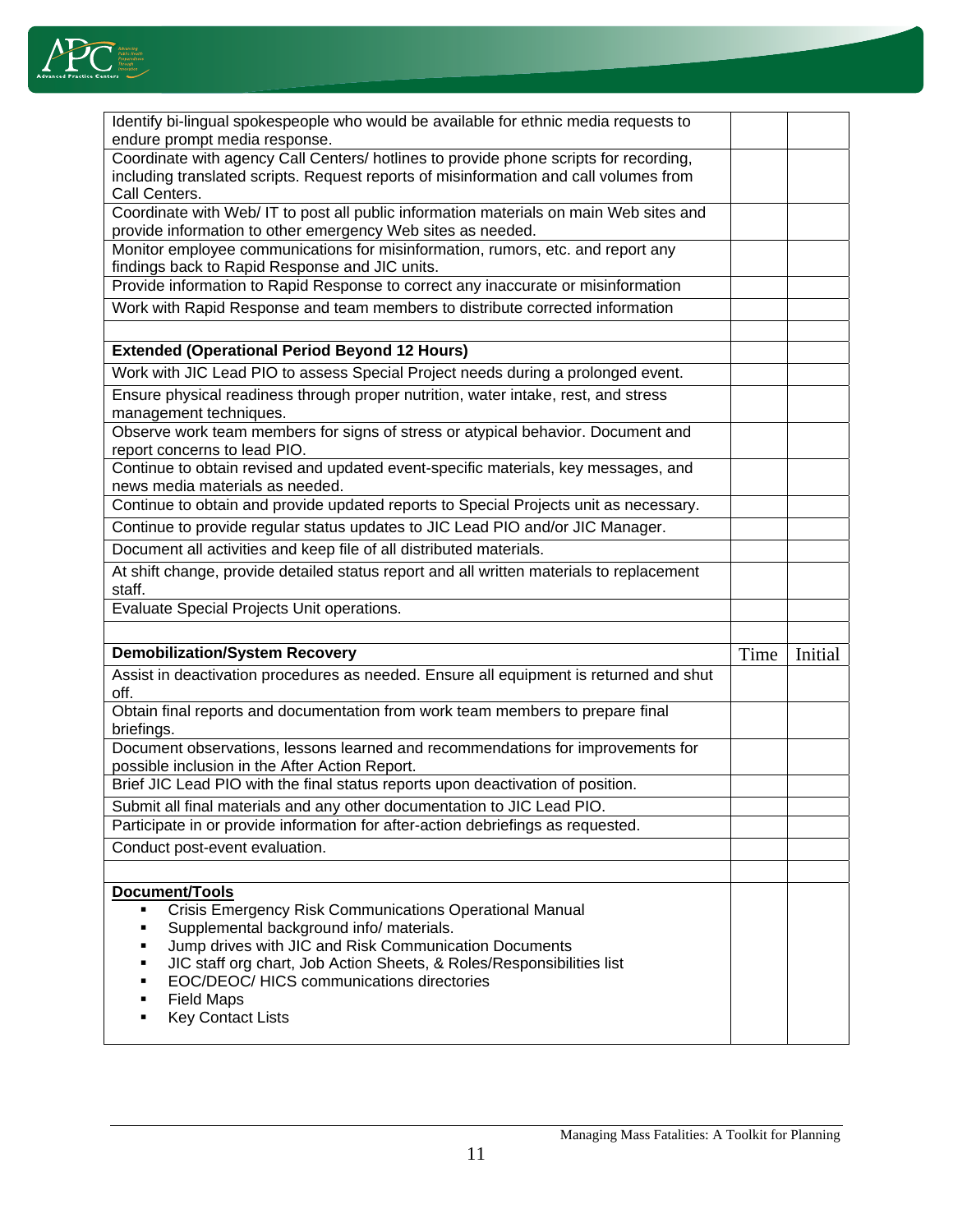

# **JIC- Field Deputy PIO**

**Mission:** The Field/ Deputy PIO serves as a liaison to PIO/ JIC operations and is responsible for coordinating with PIO/JIC operations to coordinate and triage all field/ on-site media requests. The following outlines the key Field/ Deputy PIO responsibilities:

|                                        | End: _________ |                                 |  |                                  |
|----------------------------------------|----------------|---------------------------------|--|----------------------------------|
|                                        |                |                                 |  | Initial: <b>Alice Structure</b>  |
| Command Center Location: _____________ |                | Radio Title: <b>Example 20</b>  |  | Fax:____________________         |
| Telephone: ________________            |                | _Cell/Pager: __________________ |  | Email: _________________________ |

| <b>Immediate (Operational Period 0-2 Hours)</b>                                                   | <b>Time</b> | <b>Initial</b> |
|---------------------------------------------------------------------------------------------------|-------------|----------------|
| Obtain situational briefing from the Field Incident Command                                       |             |                |
| Put on appropriate identification                                                                 |             |                |
| Obtain PIO/JIC briefing and provide update on media needs with JIC/ Media Relations               |             |                |
| Lead                                                                                              |             |                |
| Review initial media objectives with the JIC/ Media Relations Lead                                |             |                |
| Set up briefing area for media under the direction of the Medication Center Manager               |             |                |
| Prioritize and track all on-site media requests and brief Field Incident Command and JIC          |             |                |
| Obtain approvals for release of information from JIC                                              |             |                |
| Request any needed communication materials from the JIC/ Media Relations Lead                     |             |                |
| Respond to on-site media requests in order of priority.                                           |             |                |
| Coordinate on-site media briefings and/or interviews.                                             |             |                |
| Assign or act as spokesperson                                                                     |             |                |
| Organize, brief and provide talking points/message materials to spokes person                     |             |                |
| Provide approved materials to on-site media                                                       |             |                |
|                                                                                                   |             |                |
| <b>Intermediate (Operational Period 2-12 Hours)</b>                                               | <b>Time</b> | <b>Initial</b> |
| Direct media requests that cannot be sufficiently handled on-site to JIC/ Media Relations<br>Lead |             |                |
| Establish schedule of regular briefings for on-site media as appropriate, working with            |             |                |
| Media Relations Lead and the Medication Center Manager                                            |             |                |
| Coordinate with Media Relations Lead to distribute relevant materials to media as needed          |             |                |
| Provide regular updates to JIC/ Media Relations Lead and Medication Center Manager                |             |                |
| Document all on-site media activities and provide reports as necessary.                           |             |                |
| Update and maintain media request log, if necessary.                                              |             |                |
| Inform on-site media of the physical areas to which they have access and those areas              |             |                |
| that are restricted.                                                                              |             |                |
| Coordinate with JIC/ Media Relations Lead to schedule expert spokespersons that are               |             |                |
| needed and assist in preparing briefings, talking points, and scheduling media interviews,        |             |                |
| as needed.                                                                                        |             |                |
|                                                                                                   |             |                |
|                                                                                                   |             |                |